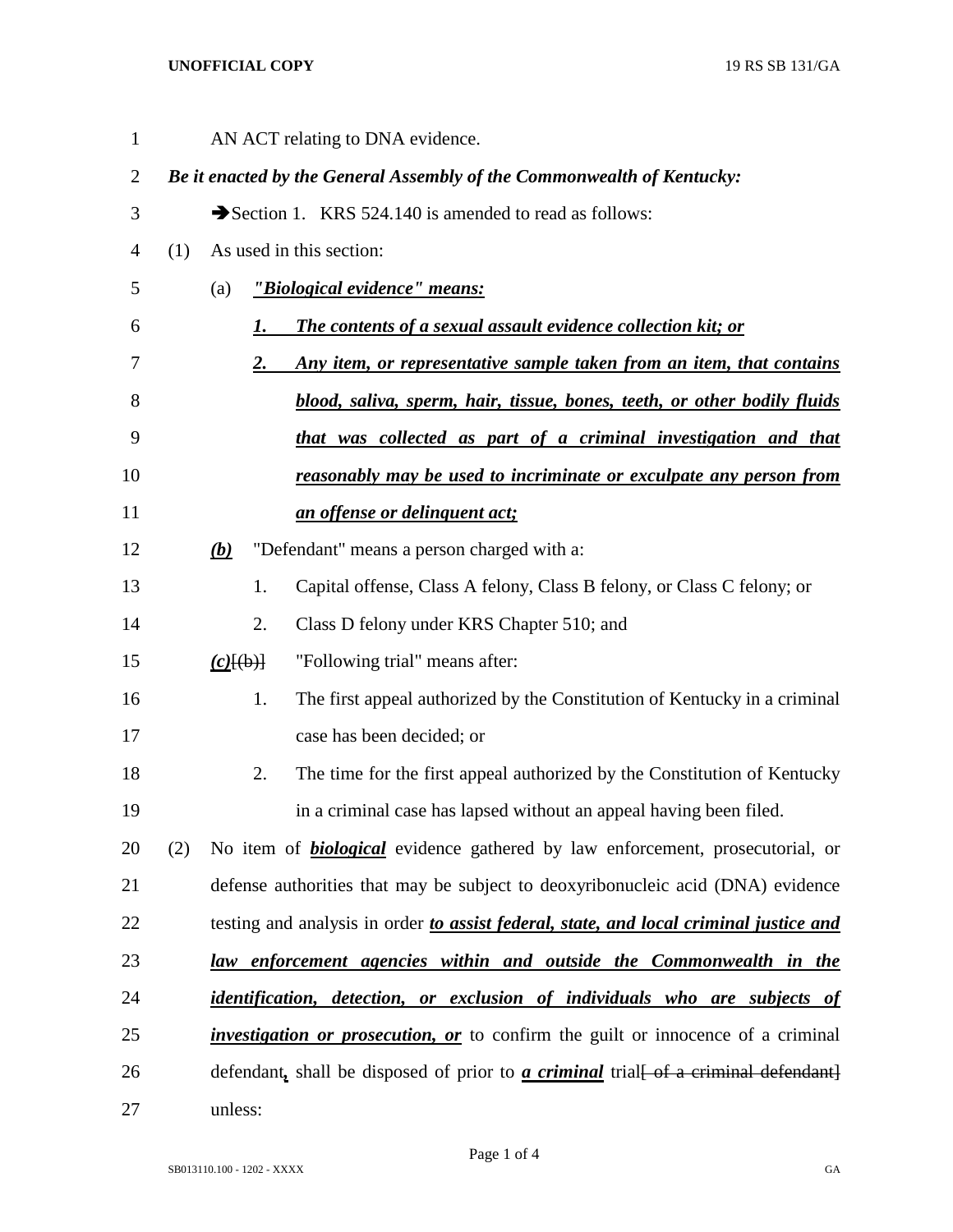## **UNOFFICIAL COPY** 19 RS SB 131/GA

| $\mathbf{1}$   |     | (a) | The evidence has been in custody not less than fifty $(50)$ years; or                |
|----------------|-----|-----|--------------------------------------------------------------------------------------|
| $\overline{2}$ |     | (b) | The evidence has been in custody not less than ten (10) years; and                   |
| 3              |     |     | The prosecution has determined that the defendant will not be tried for<br>1.        |
| 4              |     |     | the criminal offense; and                                                            |
| 5              |     |     | The prosecution has made a motion, before the court in which the case<br>2.          |
| 6              |     |     | would have been tried, to destroy the evidence.                                      |
| 7              | (3) |     | No item of <b>biological</b> evidence gathered by law enforcement, prosecutorial, or |
| 8              |     |     | defense authorities that may be subject to deoxyribonucleic acid (DNA) evidence      |
| 9              |     |     | testing and analysis in order to confirm the guilt or innocence of a criminal        |
| 10             |     |     | defendant shall be disposed of following the trial unless:                           |
| 11             |     | (a) | The evidence, together with DNA evidence testing and analysis results, has           |
| 12             |     |     | been presented at the trial, and the defendant has been found guilty, pled           |
| 13             |     |     | guilty, or entered an Alford plea at the trial;                                      |
| 14             |     | (b) | The evidence was not introduced at the trial, or if introduced at the trial was      |
| 15             |     |     | not the subject of DNA testing and analysis, and the defendant has been found        |
| 16             |     |     | guilty, pled guilty, or entered an Alford plea at the trial, and the trial court has |
| 17             |     |     | ordered the destruction of the evidence after an adversarial hearing conducted       |
| 18             |     |     | upon motion of either the prosecution or the defendant;                              |
| 19             |     | (c) | The trial resulted in the defendant being found not guilty or the charges were       |
| 20             |     |     | dismissed after jeopardy attached, whether or not the evidence was introduced        |
| 21             |     |     | at the trial or was subject to DNA testing and analysis or not, and the trial        |
| 22             |     |     | court ordered the destruction of the evidence after an adversarial hearing           |
| 23             |     |     | conducted upon motion of either the prosecution or the defendant; or                 |
| 24             |     | (d) | The trial resulted in the dismissal of charges against the defendant, and the        |
| 25             |     |     | defendant may be subject to retrial, in which event the evidence shall be            |
| 26             |     |     | retained until after the retrial, which shall be considered a new trial for the      |
| 27             |     |     | purposes of this section.                                                            |

Page 2 of 4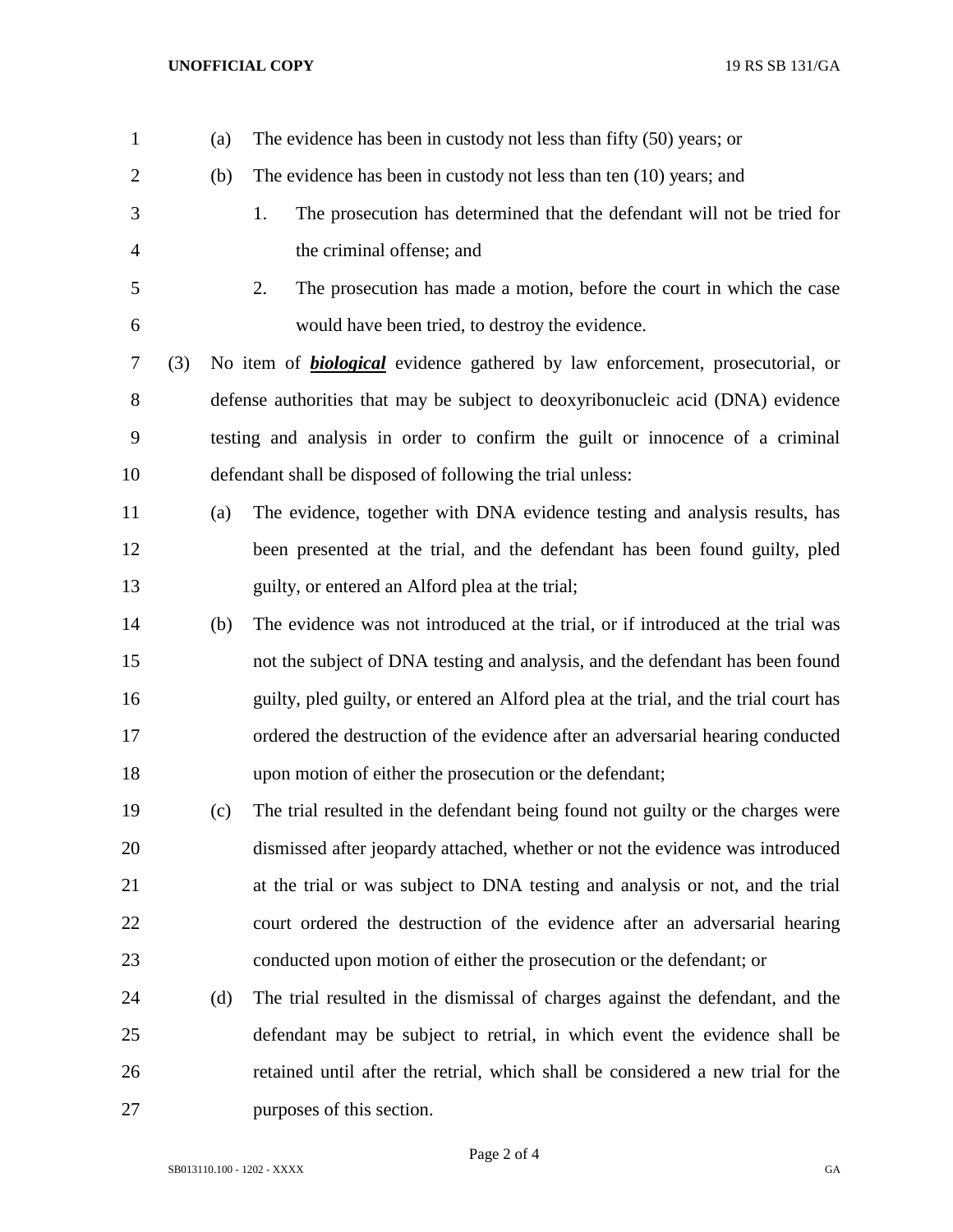## **UNOFFICIAL COPY** 19 RS SB 131/GA

- (4) The burden of proof for a motion to destroy *biological* evidence that may be subject to DNA testing and analysis shall be upon the party making the motion, and the court may permit the destruction of the evidence under this section upon good cause shown favoring its destruction. (5) It is recognized by the General Assembly that the DNA evidence laboratory testing
- and analysis procedure consumes and destroys a portion of the evidence or may destroy all of the evidence if the sample is small. The consuming and destruction of evidence during the laboratory analysis process shall not result in liability for its consumption or destruction if the following conditions are met:
- (a) The Department of Kentucky State Police laboratory uses a method of testing and analysis which preserves as much of the biological material or other evidence tested and analyzed as is reasonably possible; or
- (b) If the Department of Kentucky State Police laboratory knows or reasonably believes that the entire sample of evidence to be tested and analyzed that the laboratory, prior to the testing or analysis of the evidence, notifies in writing the court which ordered the testing and analysis and counsel for all parties:
- 17 1. That the entire sample of evidence may be destroyed by the testing and 18 analysis;
- 2. The possibility that another laboratory may be able to perform the testing and analysis in a less destructive manner with at least equal 21 results;
- 3. The name of the laboratory capable of performing the testing and analysis, the costs of testing and analysis, the advantages of sending the material to that other laboratory, and the amount of biological material or other evidence which might be saved by alternative testing and analysis; and
- 
- 4. The Department of Kentucky State Police laboratory follows the